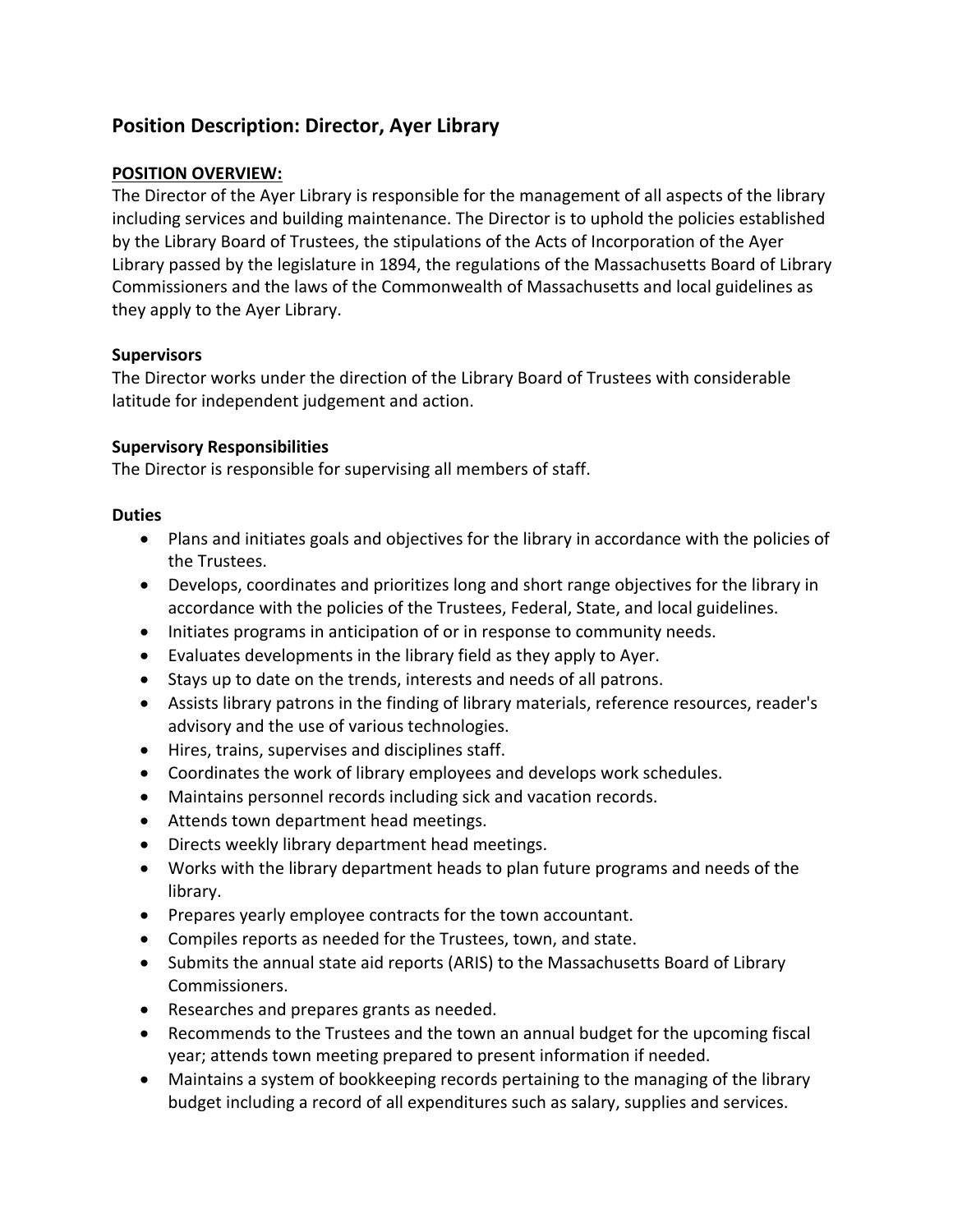- Verifies and submits the library department bills to the town accountant.
- Makes decisions on supplies, equipment and materials needed for the day to day operations of the library.
- Establishes agreement with service providers and vendors.
- Investigates and makes recommendations regarding technology and other resources in the library.
- Responsible for collection development using established techniques and the Ayer Library's Material Selection Policy.
- Creates and presents a Director's Report to the regular monthly Trustees meeting.
- Formulates policies governing the library and recommends them to the Board of Trustees for approval.
- Recommends new procedures and technologies to improve the administration of library services.
- Composes and prepares public relations materials in order to highlight the Library's resources.
- Oversees all aspects of maintenance of the building, equipment in the building and the library grounds.
- Upholds established library policies and procedures.
- Uses library-provided means for continuing education and training. Attends training, workshops, conferences and other continuing education related to library services.
- Performs other duties as needed. Other duties, responsibilities and activities may change or be assigned at any time with or without notice.

## **Knowledge and Abilities**

In order to effectively fulfill the duties listed, the Director must understand the unique role of the Ayer Library and its status as a corporate library. The Director must be able to effectively develop relevant, engaging customer-centered programs and have comprehensive knowledge related to popular culture, literature, media, educational and technological trends. The Director must be proficient in the use of standard office technology and equipment, and keep current on established library policies and procedures to be applied fairly, evenly, and consistently and exhibit the ability to effectively interpret and implement policy and procedures. The Director must be able to provide customer service to the public in a quick, friendly, and accurate manner, and must be able to work well as both a team member and as an individual. The Director will establish and maintain effective working relationships with staff, patrons and others in the community.

## **Physical Demands**

The Director must be able to lift 25 lbs. and be able to kneel, stand and sit for extended periods of time.